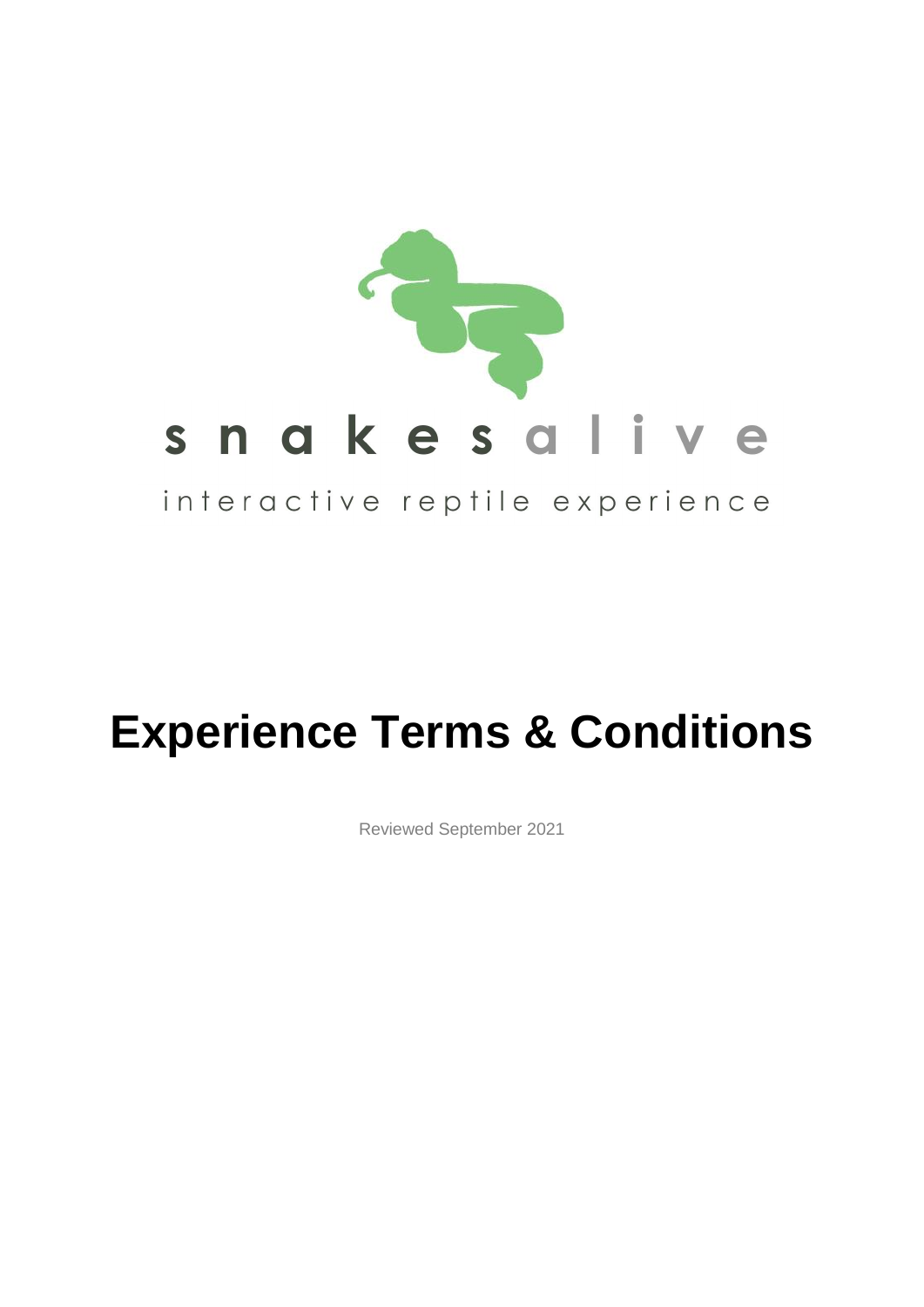# **Contents**

| 1. Interpretation                  | 3              |
|------------------------------------|----------------|
| 2. Provision of Services           | $\overline{4}$ |
| 3. Our obligations                 | $\overline{4}$ |
| 4. Your obligations                | 4              |
| 5. Illness and Well Being          | 5              |
| 6. Charges and payment             | 6              |
| 7. Bookings and Reservations       | 7              |
| 8. Cancellation                    | 7              |
| 9. Limitation of liability         | 8              |
| 10. Notices                        | 9              |
| 11. Miscellaneous                  | 9              |
| Appendix 1 - Essential Information | 12             |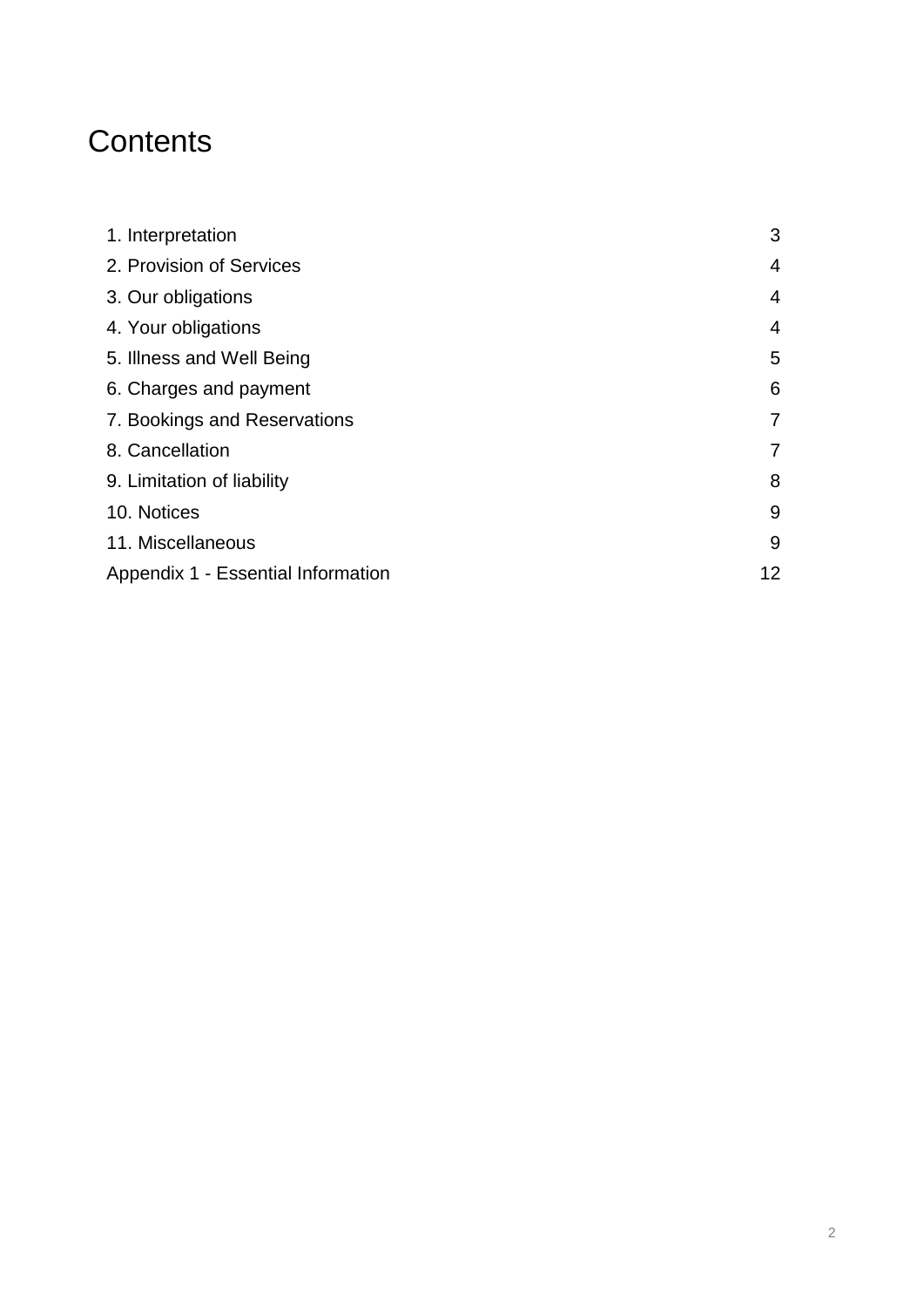These terms and conditions form the agreement between you ("You" or "Your") and Snakes Alive Limited ("Us" or "We" or "Our").

## **1. Interpretation**

1.1 The definitions and rules of interpretation in this clause apply in this agreement.

Event**:** an event held at the Event Location Event Date: the date of the Event Event Location: the location will be the Reptile house at 95 Westbury Road, Southend on Sea, Essex SS2 4DL, please note we are only open for private bookings. Event Period: the time that the Services will be provided on the Event Date Creature: a non-venomous animal or reptile. Reservation: Your request to Us to provide Services for an Event on the Event Date for the Event Period at the Event Location. Services: the Provision of a Reptile Experience Encounter

- 1.2 Clause, schedule and paragraph headings shall not affect the interpretation of this agreement.
- 1.3 A **person** includes a natural person, corporate or unincorporated body.
- 1.4 Words in the singular shall include the plural and vice versa.
- 1.5 A reference to **writing** or **written** does not include faxes or e-mail.
- 1.6 Where the words **include(s)**, **including** or **in particular** are used in this agreement, they are deemed to have the words **without limitation** following them. Where the context permits, the words **other** and **otherwise** are illustrative and shall not limit the sense of the words preceding them.
- 1.7 Any obligation in this agreement on a person not to do something includes an obligation not to agree, allow, permit or acquiesce in that thing being done.
- 1.8 References to clauses and schedules are to the clauses and schedules of this agreement.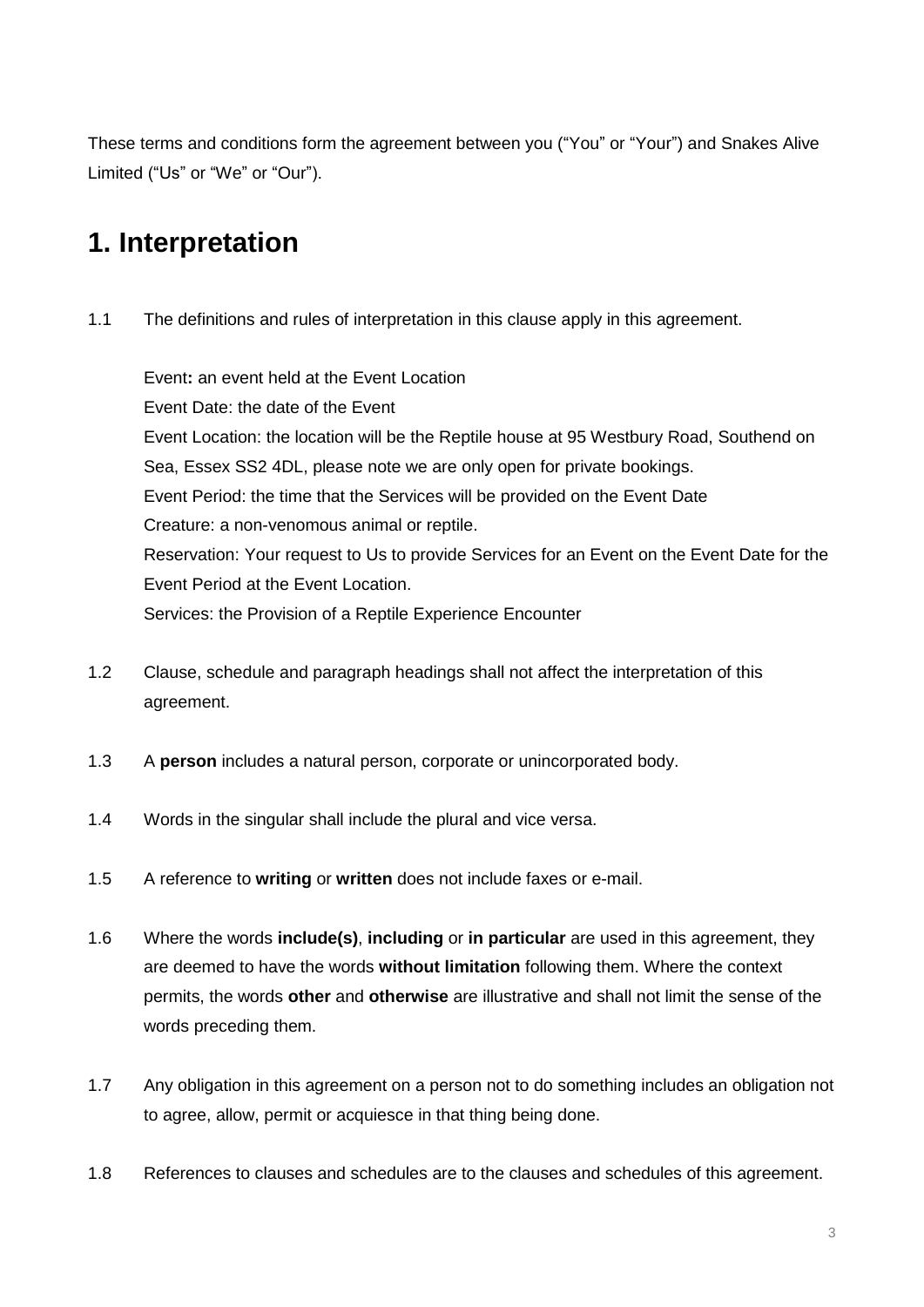# **2. Provision of Services**

- 2.1 We shall provide the Services:
	- (a) on the terms and conditions of this agreement; and
	- (b) at the Event Location;
	- (c) on the Event Date; and
	- (d) for the Event Period

unless we notify you in writing otherwise.

## **3. Our obligations**

- 3.1 We shall use reasonable endeavours to provide the Event in accordance with current industry practice in all material respects.
- 3.2 We shall use reasonable endeavours to: (a) provide suitable Creatures at the Event, but We reserve the right to withdraw or substitute Creatures if We deem this to be necessary;
	- (b) supply suitably qualified and trained personnel to the Event;
	- (c) ensure that any Creature used at the Event is non-venomous;
	- (d) ensure that no Creature used at the Event shows or appears to show any signs of disease or illness or ill health;
	- (e) ensure that the Creatures do not bite or scratch or otherwise harm any persons within their vicinity although the possibility that this may happen cannot be completely ruled out;
	- (f) observe all health and safety rules and regulations and any other reasonable security requirements that might be appropriate for the Services.
	- (g) ensure the Event runs for the duration of the Event Period where possible, but reserve the right to shorten the Event Period if appropriate.

# **4. Your obligations**

- 4.1 You must:
	- (a) ensure that all Persons have followed the clothing and footwear advice
	- (b) ensure that all persons taking part in the Event are of the correct age and that persons under the age of 18 years old are accompanied by a responsible adult.
	- (c) ensure that any person that comes into contact with any Creature treats the Creature with a suitable level of care and respect;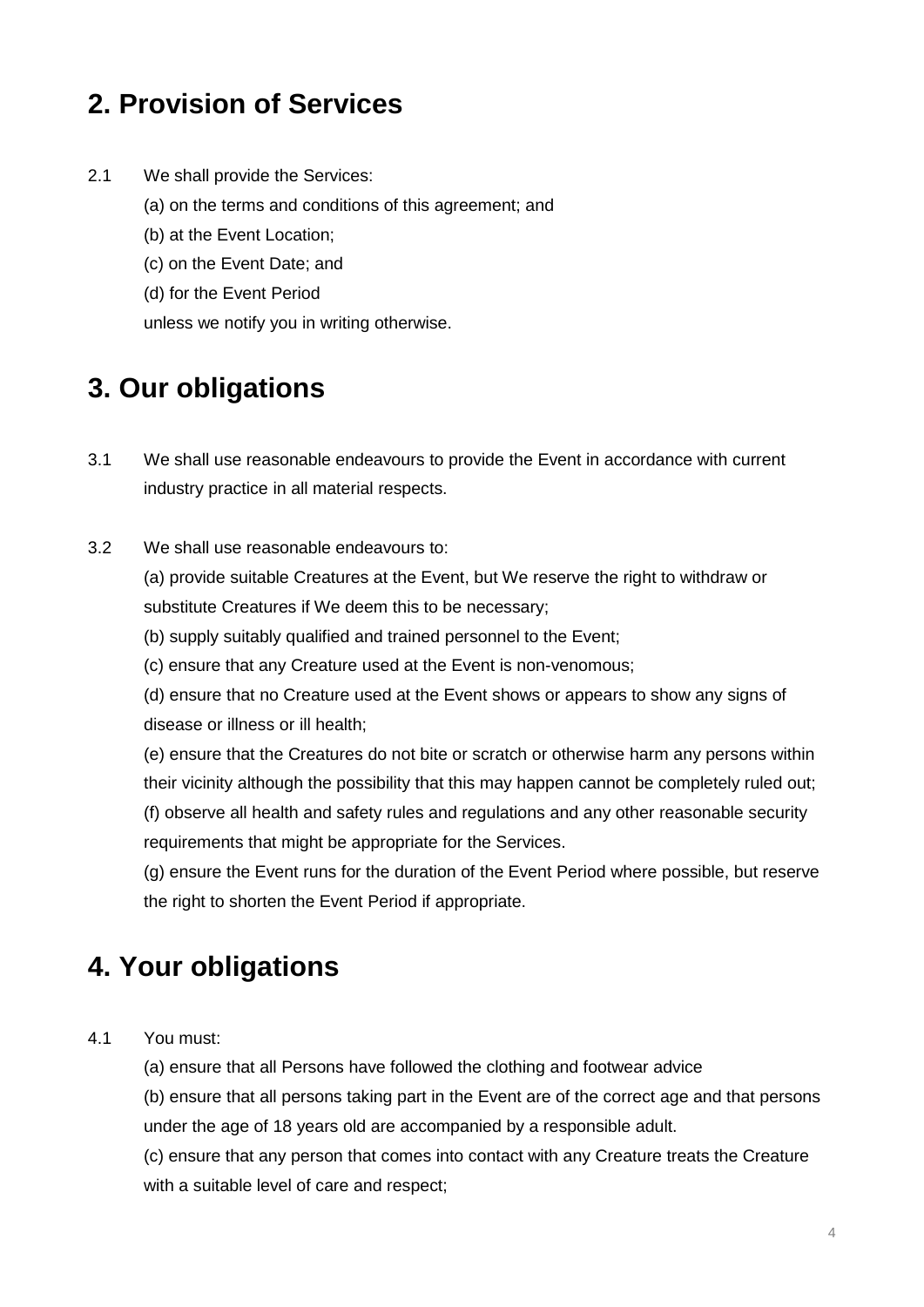(d) ensure that no person that comes into contact with any Creature behaves in a way that may frighten or startle or worry or concern the Creature;

(e) ensure that any person that comes into contact with any Creature washes their hands thoroughly following such contact;

(f) inform Us if any person that is likely to come into contact with any Creature has any known allergies that might be aggravated by contact with a Creature;

(g) advise Us of anything a reasonable person might consider to be relevant when providing Services at the Event;

(h) understand that if children under the age of 5 years old accompany you to ANY Event then the Event Period may be reduced to suit the child's attention span or in cases where Health and Safety may be compromised.

- 4.2 If Our provision of the Services is prevented or delayed by Your act or omission, We shall not be liable for any costs, charges or losses sustained or incurred that arise directly or indirectly from such prevention or delay.
- 4.3 You must pay Us on demand, all reasonable costs, charges or losses sustained or incurred by Us (including any direct, indirect or consequential losses, loss of profit and loss of reputation, loss or damage to property and those arising from injury to or death of any person and loss of opportunity to deploy resources elsewhere) that arise directly or indirectly from Your fraud, negligence, failure to perform or delay in the performance of any of Your obligations under this agreement.

## **5. Illness and Well Being**

- 5.1 If the Creature shows any signs of disease or infection or ill health prior to the Event Date then;
	- (a) We will not use that creature for the Event; and
	- (b) We will use Our reasonable endeavours to find a suitable replacement
- 5.2 If during the Event Period any Creature displays any symptoms of illness or disease or poor health then We will remove that Creature from the Event and although We will try to find a replacement, We make no warranty or representation of Our ability to do so.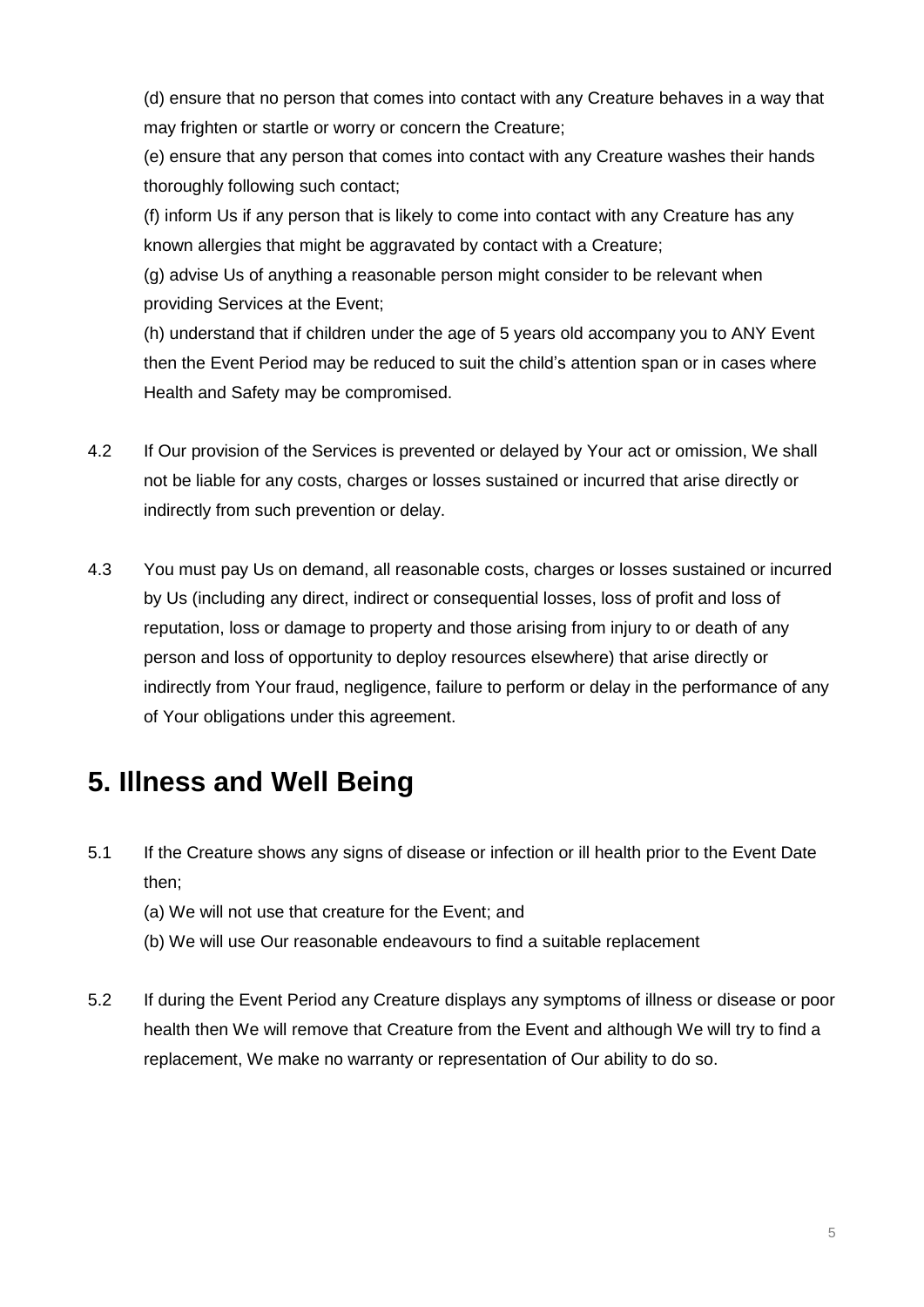## **6. Charges and payment**

- 6.1 We have already advised you of the Fees for Event which must be paid to Us in accordance with this clause 6 .
- 6.2 We may at Our discretion refuse to accept cheques.
- 6.3 You must pay Us the Balance in full at the time of Booking to secure the Event.
- 6.4 If You pay Us Your Balance otherwise than in cleared funds, this payment must have cleared beyond your bank's recall before the Event Date. We will not consider Your Balance as paid until such time.
- 6.5 Once accepted by Us the Balance is non refundable. This applies in all circumstances including if You cancel the Reservation.
- 6.6 We will not discount the Fees in any circumstances, including but not limited to:
	- (a) Your cancellation of the Event;
	- (b) Your reduction of the Event Period;
	- (c) Our substitution of any Creature at the Event;
	- (d) Our removal of any Creature from the Event;
	- (e) Our failure to supply any specific Creature requested by You.
- 6.7 Without prejudice to any other right or remedy that We may have, if You fail to pay Us any amount owed to Us by the due date, We may:

(a) charge interest on such sum from the due date for payment at the annual rate of 4% above the base lending rate from time to time of Lloyds TSB Bank Plc, accruing on a daily basis and being compounded quarterly until payment is made, whether before or after any judgment; and

(b) suspend all Services and refuse additional Reservations until payment has been made in full.

- 6.8 If You have purchased a snakes alive limited Gift Card or e-Gift Card than You understand the following conditions:
	- (a) Cards may be used only to redeem the experience purchased.
	- (b) Cards must be redeemed within 12 months of the date purchased.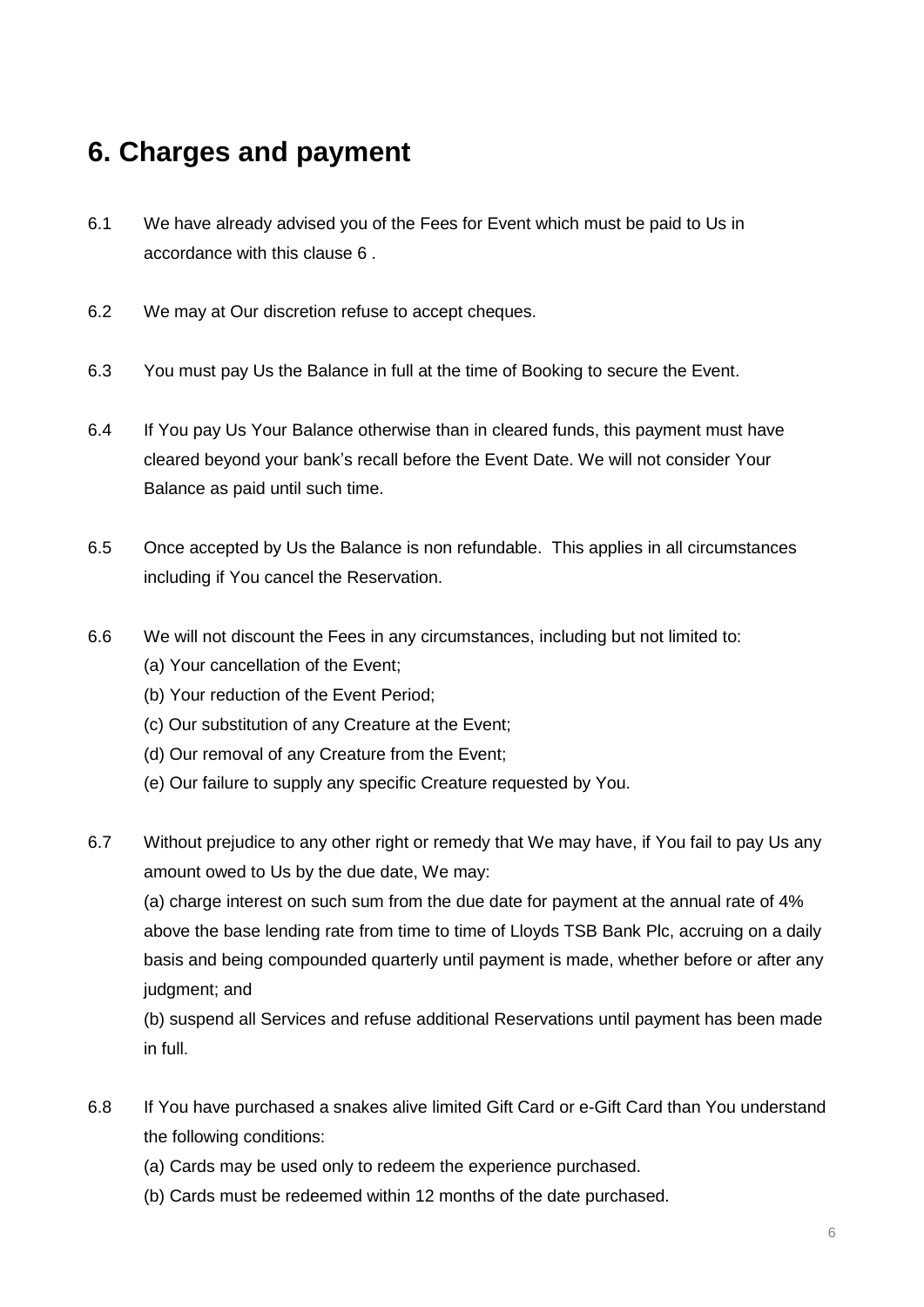- (c) Cards cannot be transferred for value or redeemed for cash.
- (d) Participating and Non-Participating Guests are defined as;

(i) Participating Guests: Are in addition to 1 full paying recipient and are included in the full Event purchased

(ii) Non-Participating Guests: These Guests are able to accompany the full paying recipient into the Reptile House but will not be allowed to encounter the animals or participate in additional activities.

(e) We are not responsible if a Gift Card is lost, stolen, destroyed or used without permission.

(f) We are the only issuers of Gift Cards and e-Gift Cards and We are not accountable if you receive an invalid Gift Card or e-Gift Card from other sources.

## **7. Bookings and Reservations**

- 7.1 Our ability to provide Services is limited and You must therefore provide Us with Your Reservation as soon as possible to avoid disappointment.
- 7.2 To secure Your Reservation you must: (i) Pay Us the Fee in full with your Reservation AND (ii) Complete the Online Booking Form Reservations are not secure until both the Form and Payment have been received by Us.
- 7.3 If We choose to accept Your reservation We will notify You either in writing, email or by telephone.
- 7.4 A £20 fee will be charged for alterations made less than 14 days before the Event Date.
- 7.5 Bookings must be made within one year of purchasing a Gift Card or E-Gift Card. (unless covid restrictions are implemented.

# **8. Cancellation**

8.1 If You wish to cancel Your Reservation You must provide Us with written notification a reasonable period prior to commencement of the Services being not less than 14 days. If you choose to participate in an experience within 14 days of your purchase you waive your right to cancel.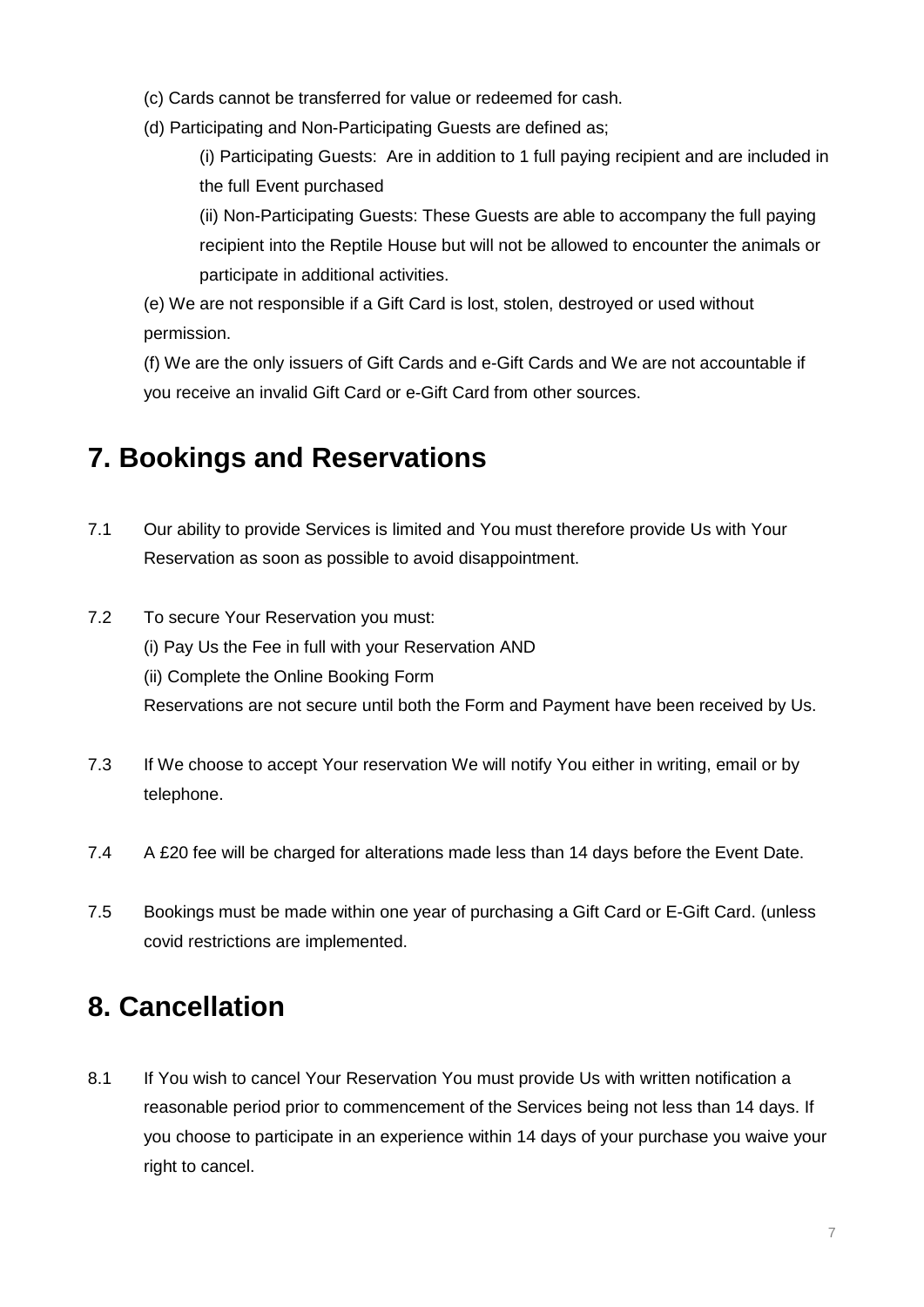- 8.2 Unless You provide Us with the notice required at clause 8.1 the full amount of the Charges will be due to Us.
- 8.3 If We have to cancel the provision of the Services:
	- (a) We will give You as much notice as possible; and
	- (b) We will endeavour to agree an alternative Event Date with You
- 8.4 Refunds can only be made to the purchaser of the Event as detailed on the Booking Form.

## **9. Limitation of liability**

# **YOUR ATTENTION IS PARTICULARLY DRAWN TO THIS CLAUSE**

- 9.1 This clause 9 sets out Our entire financial liability.
- 9.2 All warranties, conditions and other terms implied by statute or common law are, to the fullest extent permitted by law, excluded from this agreement.
- 9.3 Nothing in this agreement limits or excludes Our liability for: (a) death or personal injury of a human being resulting from negligence; or (b) any damage or liability incurred by You as a result of Our fraud or fraudulent
	- misrepresentation; or
- 9.4 Subject to clause 9.2 and clause 9.3 :
	- (a) We shall not be liable for:
		- (i) loss of profits; or
		- (ii) loss of business; or
		- (iii) depletion of goodwill or similar losses; or
		- (iv) loss of anticipated savings; or
		- (v) loss of goods; or
		- (vi) loss of contract; or
		- (vii) loss of use; or

(viii) any special, indirect, consequential or pure economic loss, costs, damages, charges or expenses; and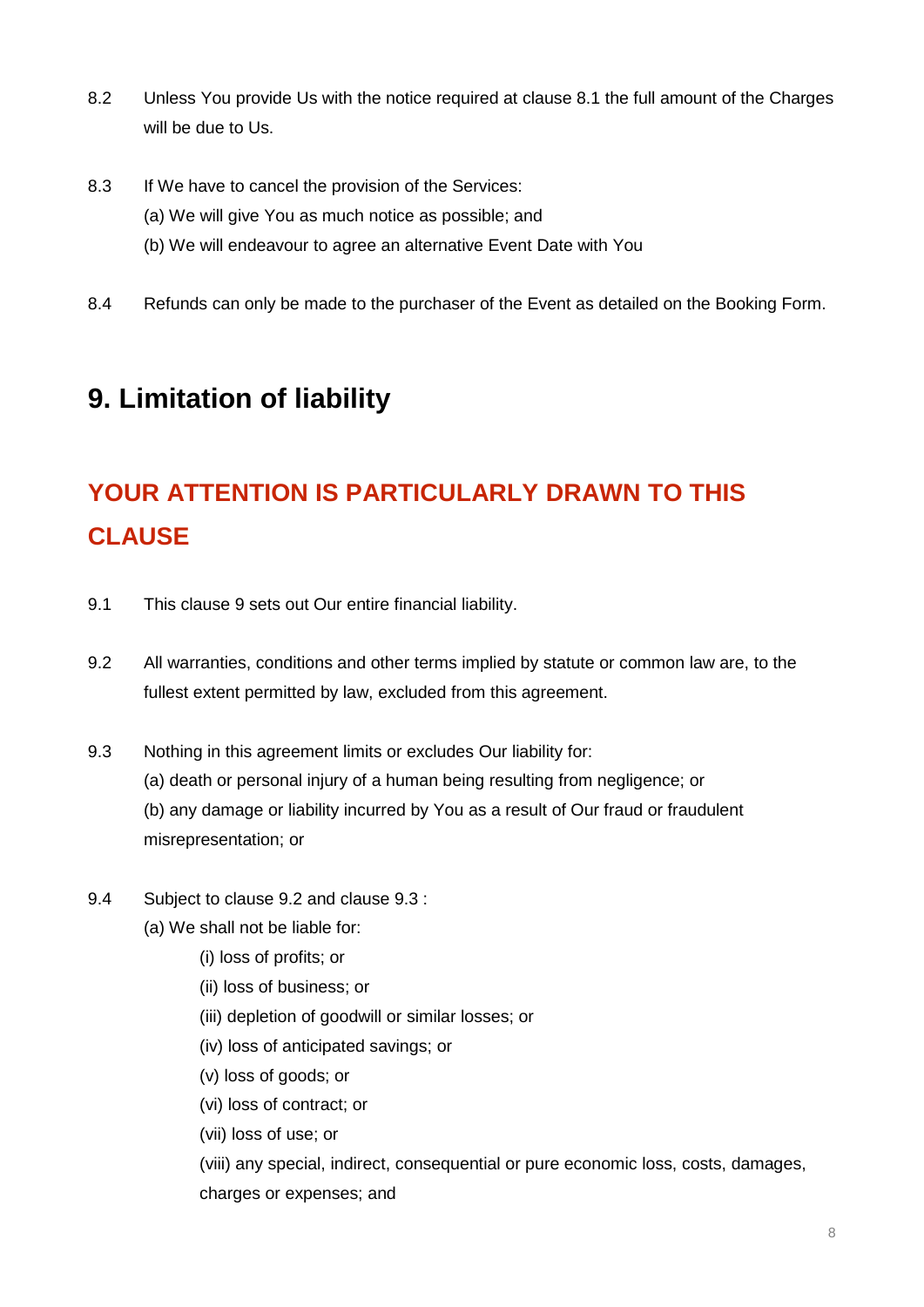(b) Our total liability in contract, tort (including negligence or breach of statutory duty), misrepresentation, restitution or otherwise arising in connection with the performance or contemplated performance of this agreement shall be limited to the price paid for the Services.

9.5 You are strongly urged to ensure that You have sufficient insurance to cover potential losses that may be incurred by You relating to the Event and Our provision of the Services.

### **10. Notices**

- 10.1 A notice given to a party in connection with this agreement:
	- (a) shall be signed by or on behalf of the party giving it;
	- (b) shall be:
		- (i) delivered personally; or
		- (ii) sent by pre-paid first-class post or recorded delivery.
- 10.2 Please contact us for Our address for service.
- 10.3 Your address for service is the address You have notified Us as being Your home address
- 10.4 If a notice has been properly sent or delivered in accordance with this clause, it will be deemed to have been received as follows:
	- (a) if delivered personally, at the time of delivery; or

(b) if sent by pre-paid first-class post or recorded delivery, at 9.00 am on the second day after posting

- 10.5 To prove delivery, it is sufficient to prove that if sent by pre-paid first class post, the envelope containing the notice was properly addressed and posted.
- 10.6 A notice or other communication required to be given in connection with this agreement shall not be validly served if sent by e-mail.

#### **11. Miscellaneous**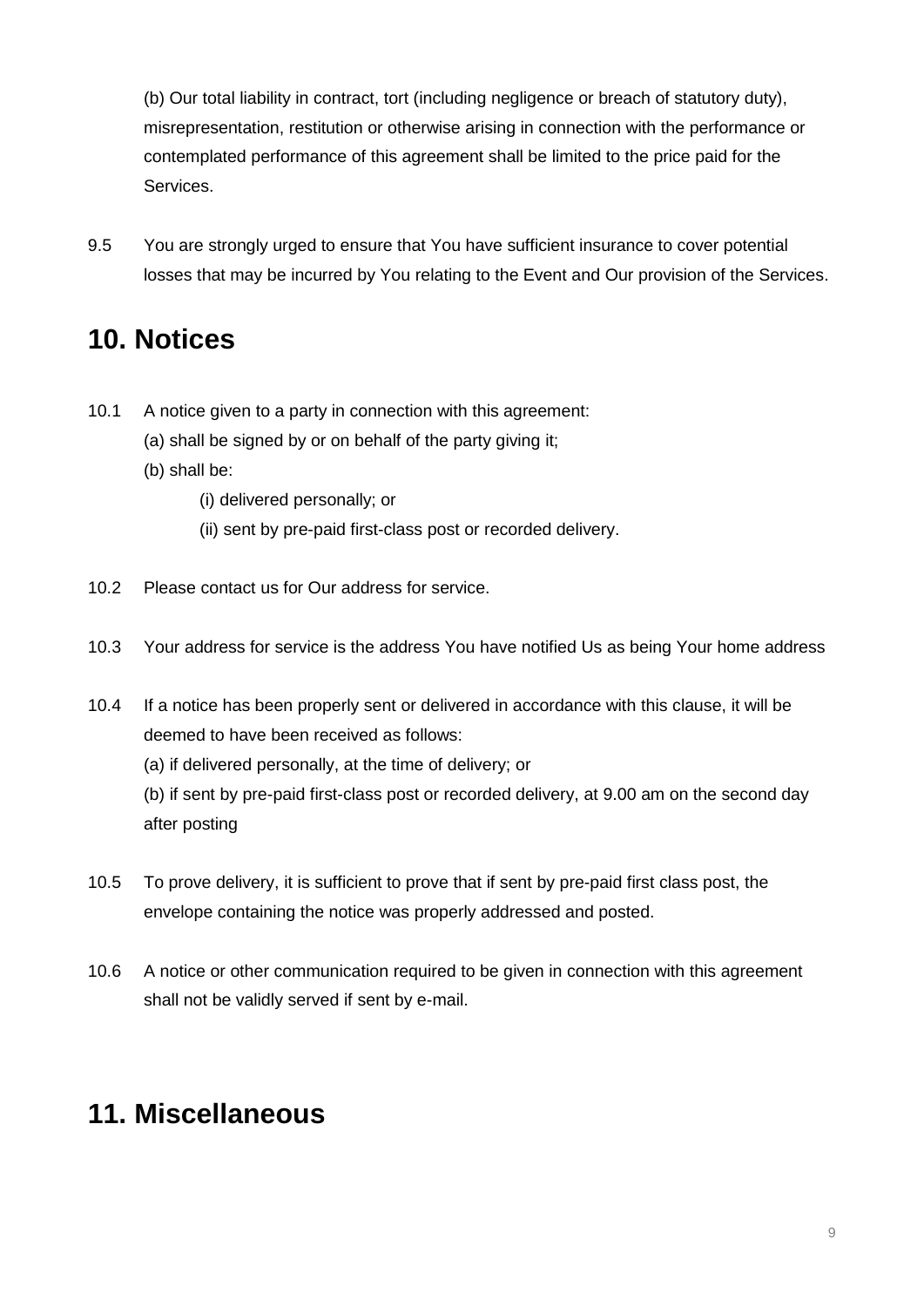- 11.1 We shall not be in breach of this agreement, nor liable for any failure or delay in performance of any obligations under this agreement arising from or attributable to acts, events, omissions or accidents beyond Our reasonable control.
- 11.2 Prior to the commencement of the Event Date You may be asked to provide Us with proof of your identification and current address. Such proof can include sight of your passport, driving license, recent utility bill, or bank statement. We may take copies of these documents for Our records.
- 11.4 A waiver of any right or remedy under this agreement is only effective if given in writing.
- 11.5 Unless specifically provided otherwise, rights arising under this agreement are cumulative and do not exclude rights provided by law.
- 11.6 If any provision of this agreement (or part of any provision) is found by any court or other authority of competent jurisdiction to be invalid, illegal or unenforceable, that provision or part-provision shall, to the extent required, be deemed not to form part of the agreement, and the validity and enforceability of the other provisions of the agreement shall not be affected.
- 11.7 This agreement constitutes the whole agreement between You and Us and supersedes any previous arrangement, understanding or agreement relating to the subject matter of this agreement.
- 11.8 You must not assign any of Your rights or obligations under this agreement.
- 11.9 Nothing in this agreement is intended to, or shall operate to, create a partnership between You and Us, or to authorise either You or Us to act as agent for the other.
- 11.10 A person who is not a party to this agreement shall not have any rights under or in connection with it.
- 11.11 This agreement and any dispute or claim arising out of or in connection with it or its subject matter or formation (including non-contractual disputes or claims), shall be governed by, and construed in accordance with, the law of England and Wales.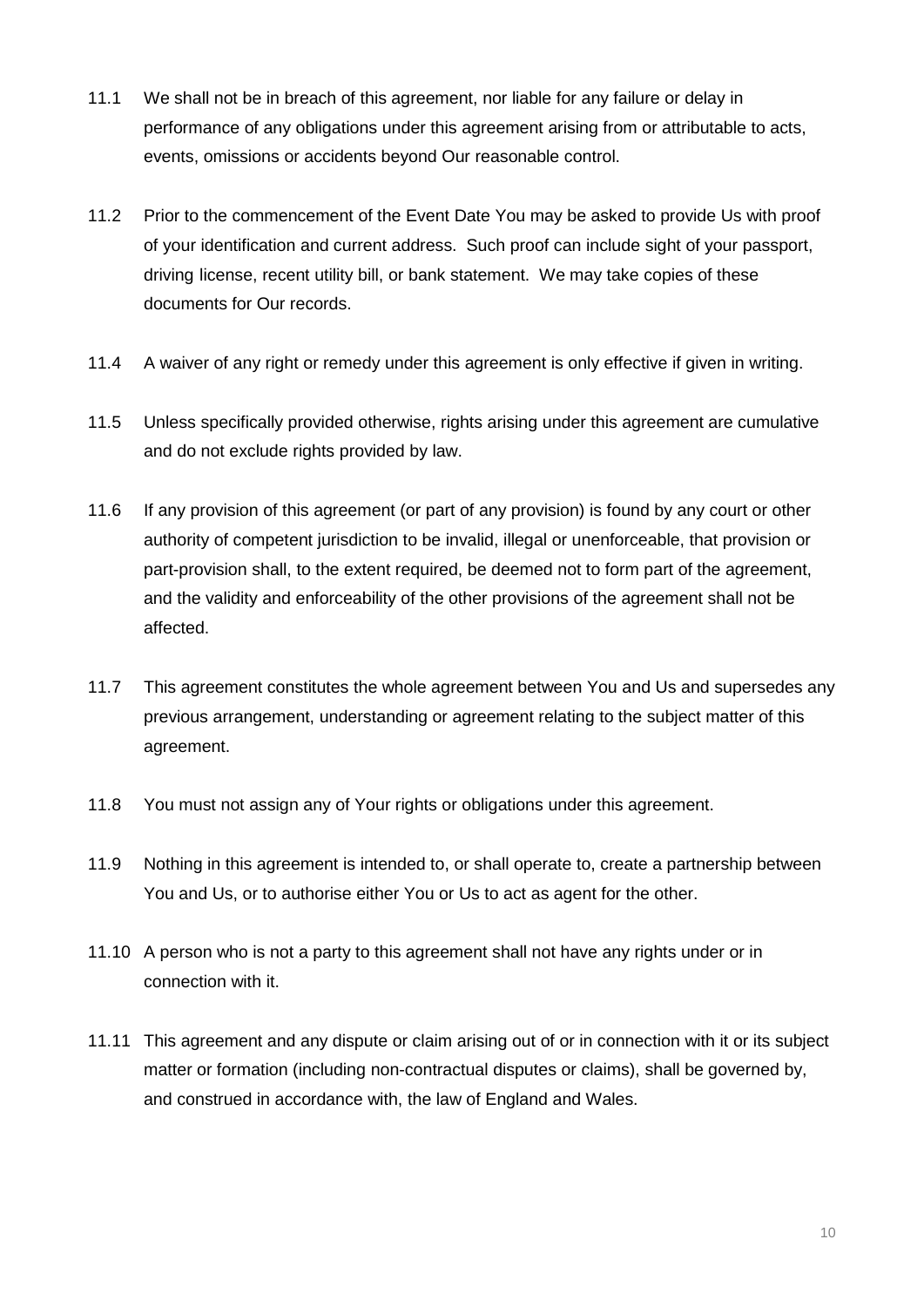11.12 The parties irrevocably agree that the courts of England and Wales shall have exclusive jurisdiction to settle any dispute or claim that arises out of or in connection with this agreement or its subject matter or formation (including non-contractual disputes or claims).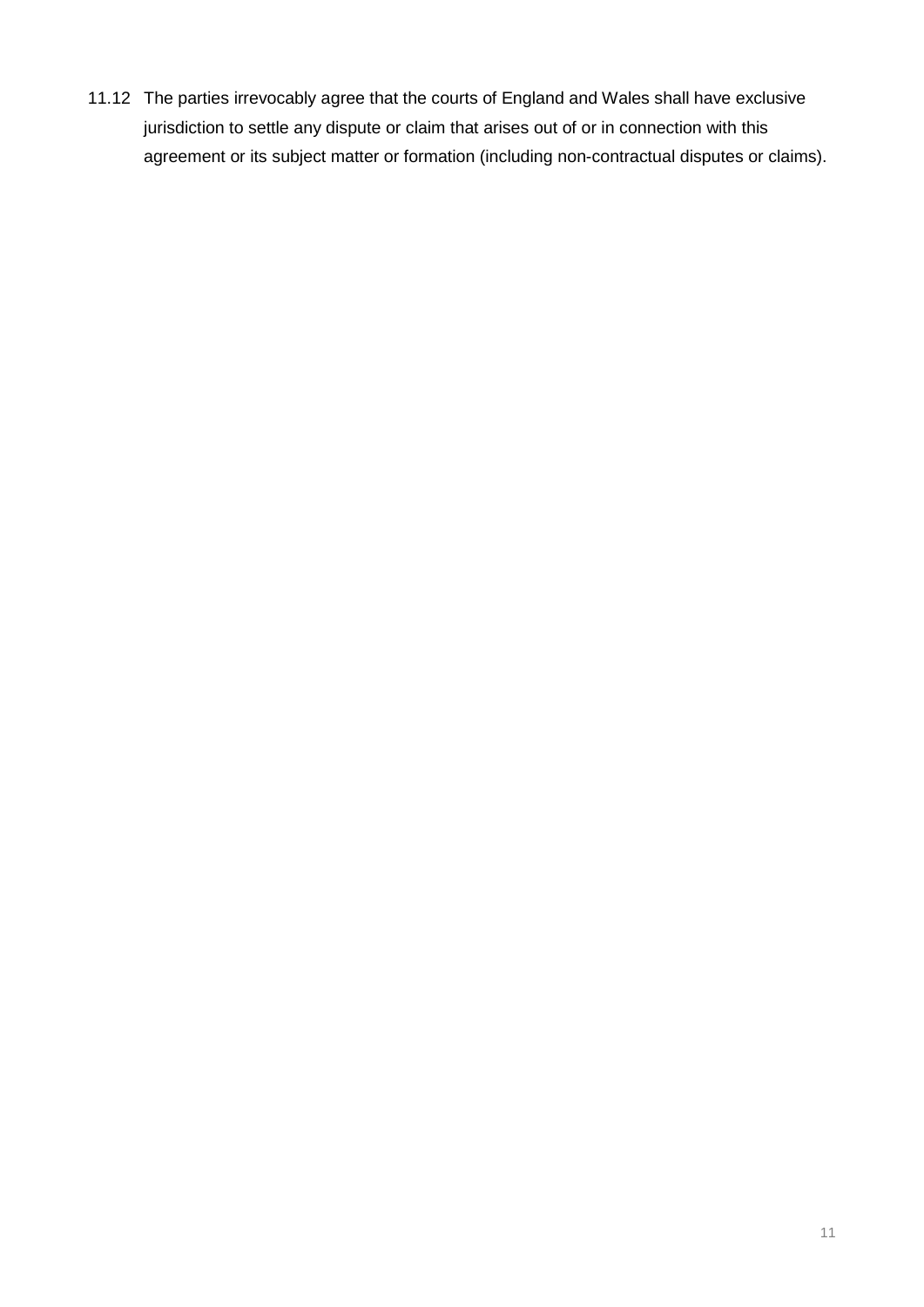## **Appendix 1 - Essential Information**

Please read so that you are prepared for your adventurous day ahead!

#### **Availability**

- Experiences are available every day of the year except Christmas Day, Boxing Day and new years day subject to availability.
- Do please book in advance to avoid disappointment and submit some alternative dates just in case your first choice is not available. Snakes alive will contact you to confirm the date you have been booked in for.
- Please advise at the time of booking if an experience may need to be varied to accommodate any disability or additional need. We would consider our experiences to be suitable for those in a wheelchair, but please make us aware in advance.
- There are no known complications that involve our animals and women who are pregnant. However, please let us know as we may choose to steer away from some animals as a precaution.
- Experiences do not involve animal fur or bedding. Most substrates are soil or sand based. We cannot guarantee these as dust free environments so please advise us if you suffer from a dust allergy and we will take this in to account when selecting the animals you encounter.
- Bookings must be made within one year of purchasing a gift voucher.
- Advertised Experiences may be subject to change without notice, we will not provide any less service than purchased.

#### **Clothing**

- Snakes are very good at sneaking into loose clothing and some lizards have sharp claws so we recommend that you wear long sleeves and long trousers. We also recommend that you refrain from wearing loose jewelry and tie long hair up.
- Whilst we don't anticipate that you will get dirty animals may decide to toilet whilst being handled so dress appropriately.
- The Reptile House is undercover but temperatures can fluctuate so please wear layers of clothing that you can adjust to feel comfortable.

#### **Arrival**

- Whilst we hope your journey will be pleasant please allow plenty of time for traffic and travel delays.
- Please aim to arrive at least 15 minutes before your experience.